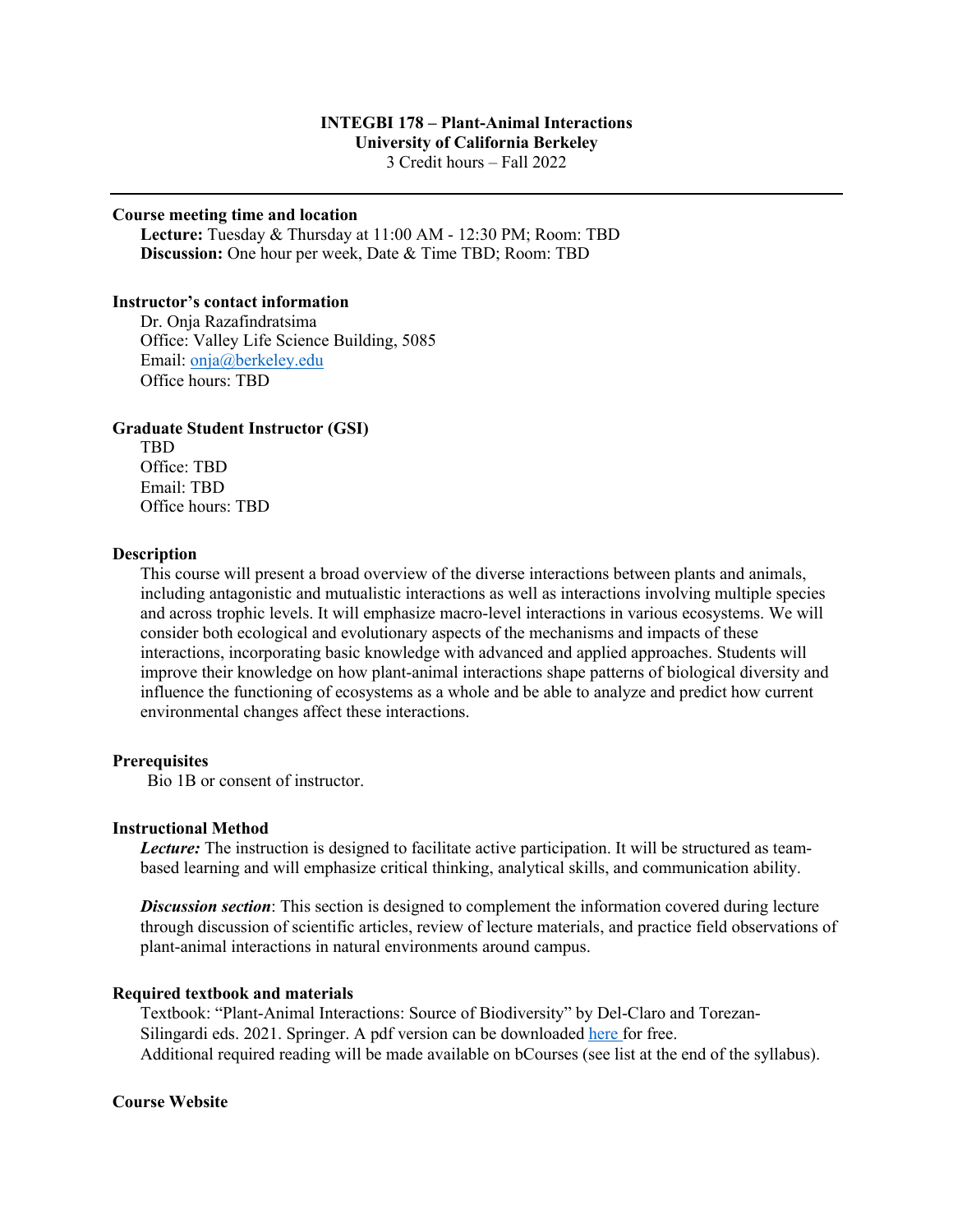We will use bCourses extensively for assignments, schedules, announcements, etc. You should frequently check the course website site for updates. All assignments must be submitted on bCourses and should not be emailed to me unless otherwise stated. I suggest you become familiar with this program early in the semester and ask for assistance if you have any questions.

# **Course Goals**

- The goals of this course are to:
- 1. Familiarize students with the mechanisms and conceptual bases of plant-animal interactions
- 2. Promote in-depth understanding of species interactions and their outcomes at the population, community, and ecosystem levels
- 3. Stimulate conversation about research and conservation work around species interactions

## **Student Learning Outcomes**

At the end of the course (and beyond), students will be able to:

- 1. Explain key ecological and evolutionary theories and concepts about plant-animal interactions
- 2. Describe the mechanism driving the interaction between two or more organisms
- 3. Identify the outcomes of species interactions at multiple levels
- 4. Frame intriguing questions for further inquiry
- 5. Synthesize current literature on a specific topic

## **Evaluation Procedures**

The final grade will be based on the following assessments (for a total of 500 points):

| <b>Assignment</b>                   | <b>Number</b> | Points each | Max points | $\frac{0}{0}$ | <b>Notes</b>                    |  |
|-------------------------------------|---------------|-------------|------------|---------------|---------------------------------|--|
| Exams                               | 3             | 60          | 180        | 36%           |                                 |  |
| In-class assignments                | 10            | 2.5         | 25         | 5%            | 12 assigned. Two lowest dropped |  |
| Case study analyses                 | 5             | 10          | 50         | 10%           | 6 sessions. One lowest dropped  |  |
| Field observation reports           | C             | 40          | 80         | 16%           |                                 |  |
| Research proposal                   |               | 90          | 90         | 18%           |                                 |  |
| Proposal review                     |               | 25          | 25         | $5\%$         |                                 |  |
| Activities in discussion<br>section | 10            | 5           | 50         | 10%           | 13 assigned. 3 lowest dropped   |  |

The final letter grade will be determined based on a percentage of total points earned throughout the semester and attributed according to the following scale:

| <b>Percentages</b> | Grade      |
|--------------------|------------|
| 97-100%            | $A+$       |
| 93-97%             | A          |
| 90-93%             | $A -$      |
| 87-90%             | $B+$       |
| 83-87%             | B          |
| 80-83%             | B-         |
| 77-80%             | $C+$       |
| 70-77%             | C          |
| 60-70%             | D          |
| $0 - 60%$          | $F$ (fail) |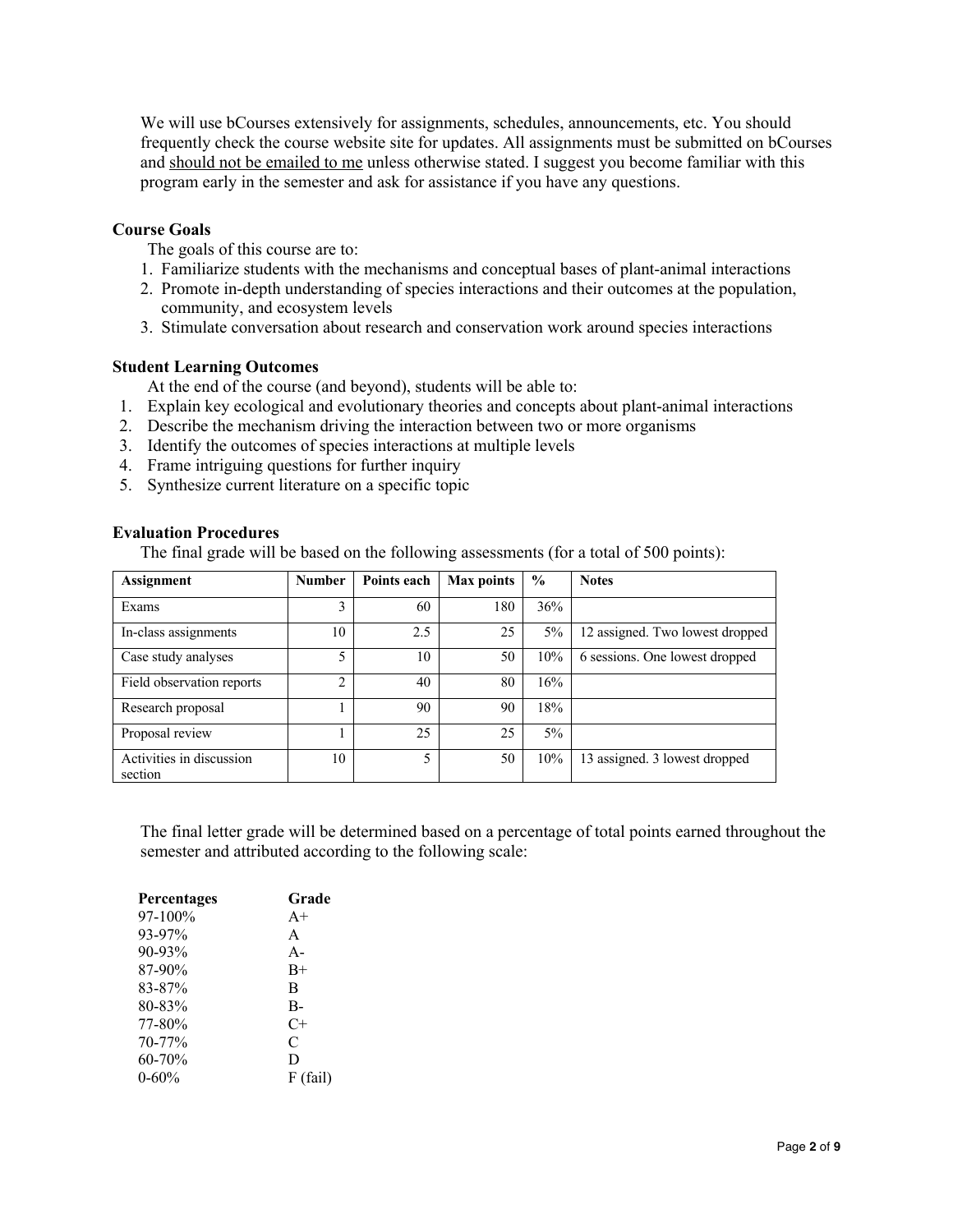# **Assignment details**

- *Exams –* We will have three exams, which will include different topics covered during the lecture period and in the assigned readings. The exam format will be mixed, including matching, fill-in, drawing, multiple-choice, and short answers. Exams will focus on understanding concepts, reasoning, interpreting graphs, and problem-solving. Exam review: Before each exam, you will prepare with the GSI a study guide to help you review for the exam. To do so, you will submit at least two questions for possible use on the exam. The purpose of this activity is to give you an opportunity to assess your understanding and review what is lacking.
- *In-class assignments –* Throughout the semester, we will have several assignments in class to apply what you have learned, engage more with the lecture materials, and learn more about the different topics. Your participation in these activities is highly expected and will contribute to your grade. Activities include quizzes on assigned readings, polls, think-pair-share, small-group discussions, or minute reflective writing.
- *Case study analyses –* Students will read, analyze and discuss scientific articles relevant to the studies of plant-animal interactions. This activity will provide an opportunity for students to learn more about current advances in research related to plant-animal interactions and develop an in-depth understanding of certain concepts and the techniques & approaches used to address scientific questions and hypotheses. By critically analyzing the articles, students will also enhance their critical thinking ability and identify the applications of the scientific results. The class will be divided into small groups to discuss different papers. Each group will then report to the whole class.

Before the session, each student will:

- read the assigned article
- prepare a summary of the article, including the research questions, the data to address each question, the approach used to analyze the data, the main findings  $\&$  conclusions
- formulate at least five questions and/or comments as starting points to discuss in class
- submit the summary and questions/comments in bCourses and bring a copy (electronic or hard copy) for use in class

When in class, a student will lead small-group discussions. All students (discussion leaders and nonleaders) are expected to:

- ask and answer questions (own questions formulated beforehand, or new questions based on comments from peers)
- engage intellectually in the discussion
- actively participate in the discussion

The grade for this activity will be based on the quality of the summary, depth of the questions  $\&$ comments, active participation in the discussion, and intellectual engagement in the discussion.

*Field observation and report –* You will observe and report plant-animal interactions in nature. You can do this activity at a nearby park, the landscaping in front of an apartment complex, your backyard, or even the UC Berkeley main campus. You will be required to do this activity twice, one due in midsemester and the second one due before the end of the semester. Since species interactions may happen at any time, you may want to be observant of the nature around you whenever you walk around and always bring a field notebook so that you will not miss an important opportunity to record the observations. Record any information that will address the points below for your report.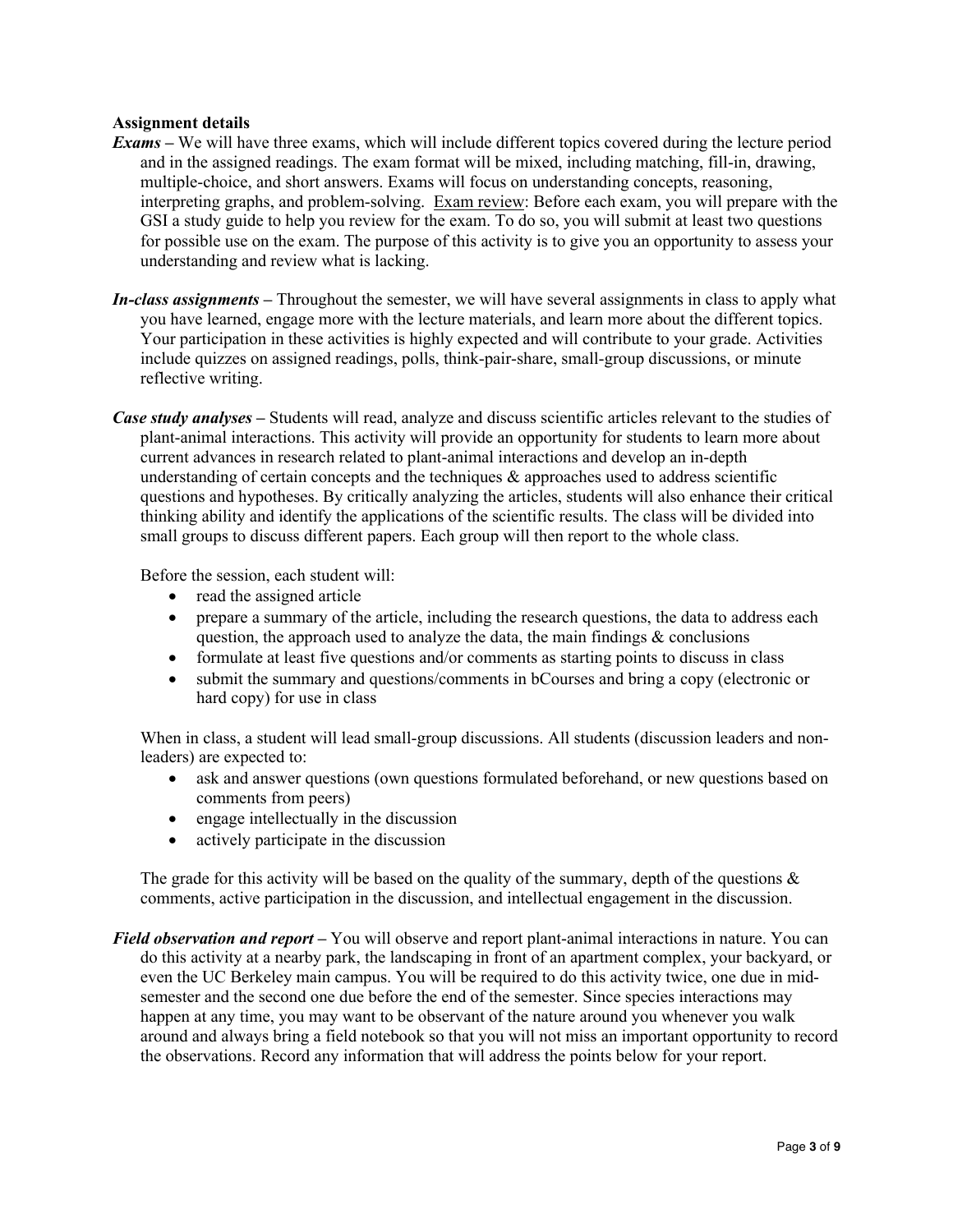You will write a report of 600-800 words (double spaced, 12 pt Times New Roman font, 1" margins) with the following details:

- The site with a brief description of an aspect of the environment
- Identification (to genus and species) of the interacting organisms. You can use the app *Seek*, *iNaturalist,* or any other resource to get help with the identification
- Description of the interaction (type, behavior, possible outcomes for each organism, etc.)
- Discuss how the interaction you observed is linked to a concept covered in class and how their environment might influence the interaction. Also, discuss how you think anthropogenic activities might affect such interaction and how this would negatively affect the interacting species
- A photo illustrating the observed interaction (using your phone camera is fine)
- *Research proposal* Students will work in teams (2-3 students per team) to develop a research proposal addressing a scientific question relative to plant-animal interaction. Think about this exercise as if you were planning to propose a research project to a funding agency and try to convince them why they should fund it. To better prepare you in the preparation of a proposal, we will have a special session mid-semester to learn more about how to write a research proposal

Each team will use the knowledge acquired throughout the semester and information from their own reading of scientific articles (read at least 10) to determine the topic, research question, related hypotheses, methodologies, and expected results. The team will then write a proposal containing the following details (with the appropriate subheadings, single-spaced, 12 pt Times New Roman font, 1" margins):

1. Background and Relevance (250 words max)

*Introduce your project by providing a context to your topic based on current knowledge and the significance of the topic. Tell us why this topic is important to the field more broadly. Review previous work done on this topic, citing relevant literature.*

- 2. Goals and Objectives (250 words max) *Present what you plan to accomplish. Also, present your research question(s) and the hypotheses that you will test to answer these questions*
- 3. Methodology (750 words max) *Detail the methods you will use to complete your proposed project. Note any tools and equipment you may need and the field, lab, analytical or computational techniques you plan to use. List and describe any steps you will take. Cite relevant literature.*
- 4. Expected results (250 words)

*Summarize the relevant outputs you expect to produce*

5. Literature cited

*List here the references you cited in the text to support the research, scientific evidence, and methods presented. You should have at least 10 references from primary literature.*

The proposal is due on the last Friday of the semester. Each student will then review, score and provide feedback on one proposal (that is not their own) based on the following criteria:

- Quality of the proposal
- Clarity of the objectives and hypotheses
- Feasibility and soundness of the proposed plan

The proposal, and the review, will constitute the final project in lieu of a final exam.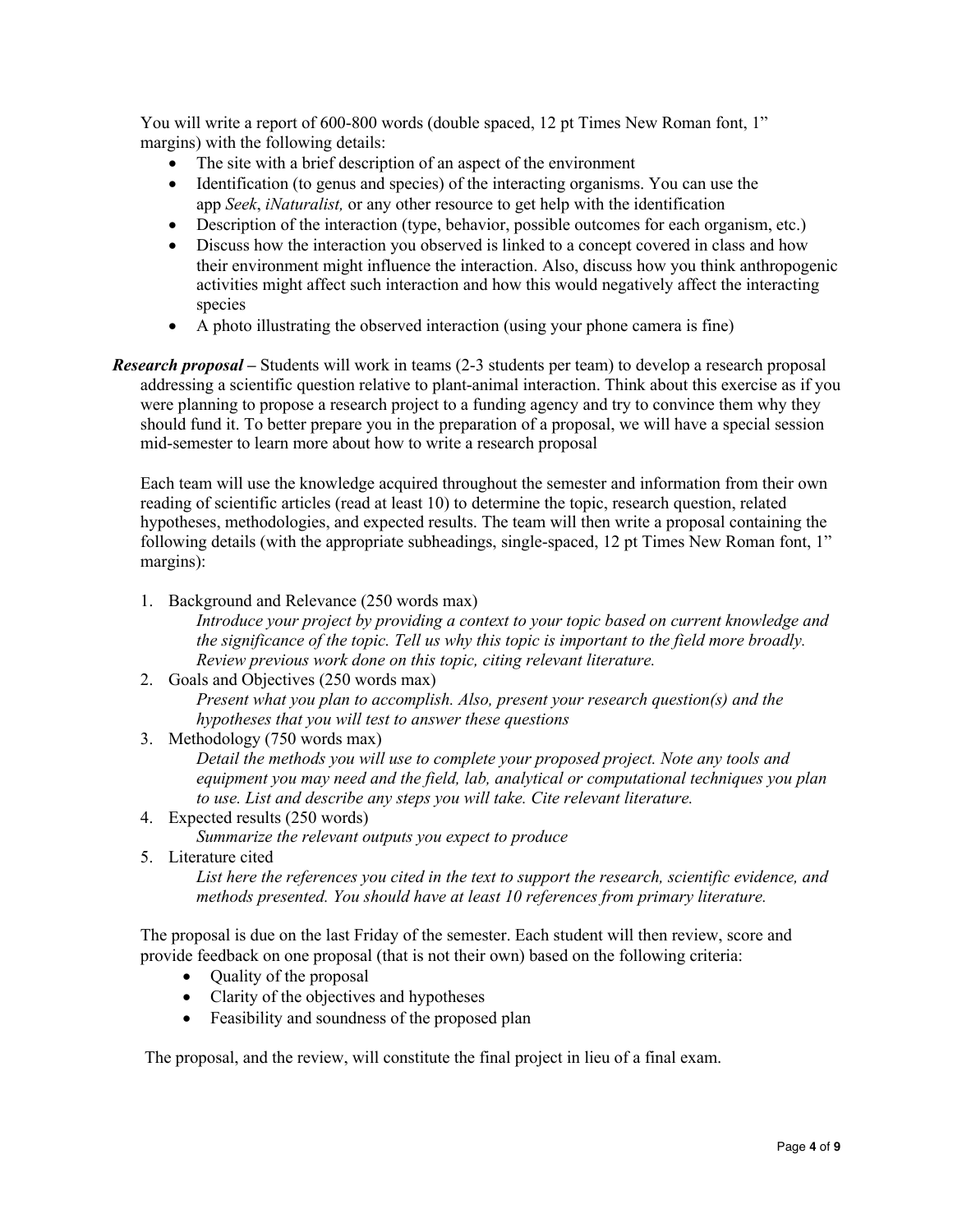*Discussion section activities* **–** These include discussion of scientific articles, review of lecture materials, and practice field observations of plant-animal interactions in natural environments around campus.

### **Getting help outside of the classroom**

You are encouraged to meet with me to ask questions. I am always willing to take the time to help you better understand the materials.

**NOTE:** This syllabus is subject to change. Topics and assignments in the tentative schedule may change both in content and date.

| Day | Date      | <b>Topic / Activity</b>                                                 | Pre-class reading |
|-----|-----------|-------------------------------------------------------------------------|-------------------|
| Th  | $25-Aug$  | Introduction to the class & topic                                       |                   |
| Tue | $30-Aug$  | Overview of plant-animal interactions                                   |                   |
| Th  | $1-Sep$   | Evolutionary perspective on plant-animal interactions                   | Ch <sub>1</sub>   |
| Tue | 6-Sep     | Case study analysis #1                                                  | Article 1 & 2     |
| Th  | 8-Sep     | Plant-herbivore interactions                                            | Ch <sub>4</sub>   |
| Tue | $13-Sep$  | Plant resistance against herbivores                                     | $\overline{Ch3}$  |
| Th  | $15-Sep$  | Plant defenses against herbivores                                       | Ch <sub>5</sub>   |
| Tue | $20-Sep$  | Case study analysis #2                                                  | Article 3 & 4     |
| Th  | $22-Sep$  | Exam 1                                                                  |                   |
| Tue | $27-Sep$  | Pollination ecology                                                     | Ch <sub>6</sub>   |
| Th  | $29-Sep$  | Frugivory and seed dispersal                                            | Ch <sub>7</sub>   |
| Tue | 4-Oct     | Case study analysis #3                                                  | Article 5 & $6$   |
| Th  | 6-Oct     | Ecological and evolutionary impacts of mutualism                        | Ch <sub>11</sub>  |
| Tue | $11$ -Oct | Ecological and evolutionary impacts of mutualism                        | Ch <sub>12</sub>  |
| Th  | $13$ -Oct | Case study analysis #4                                                  | Article 7 & 8     |
| Tue | $18$ -Oct | How to write and review a grant proposal                                |                   |
| Th  | $20$ -Oct | Exam 2                                                                  |                   |
| Tue | $25$ -Oct | Complex networks of plant-animal interactions                           | Ch 10             |
| Th  | $27$ -Oct | Plant-animal interactions as ecosystem services                         | Ch <sub>9</sub>   |
| Tue | $1-Nov$   | Above & Belowground interactions                                        | Ch 8              |
| Th  | $3-Nov$   | Case study analysis #5                                                  | Article 9 $& 10$  |
| Tue | 8-Nov     | Plant communications                                                    | Ch <sub>2</sub>   |
| Th  | $10-Nov$  | Impacts of defaunation on plant-animal interactions                     | Ch 13             |
| Tue | $15-Nov$  | Case study analysis #6                                                  | Article 11 & 12   |
| Th  | $17-Nov$  | Research proposal idea discussion<br>(2nd field observation report due) |                   |
| Tue | 22-Nov    | Exam 3                                                                  |                   |
| Th  | $24-Nov$  | Thanksgiving Break                                                      |                   |
| Tue | $29-Nov$  | Conservation aspect of plant-animal interactions                        |                   |
| Th  | 1-Dec     | Frontiers in plant-animal interactions. Summaries, feedback, questions  |                   |
| Fri | 2-Dec     | (Research Proposal Due)                                                 |                   |
| Fri | 9-Dec     | (Proposal Review Due)                                                   |                   |

# **Tentative Course Outline/Schedule**

*"Ch" refers to the chapter in the textbook.* 

### **\*Tentative Reading List**

Article 1 Chapman, C.A. and Chapman, L.J., 2002. 18 Plant–Animal Coevolution: Is it Thwarted by Spatial and Temporal Variation. *Seed Dispersal and Frugivory: Ecology, Evolution, and Conservation*, p.275.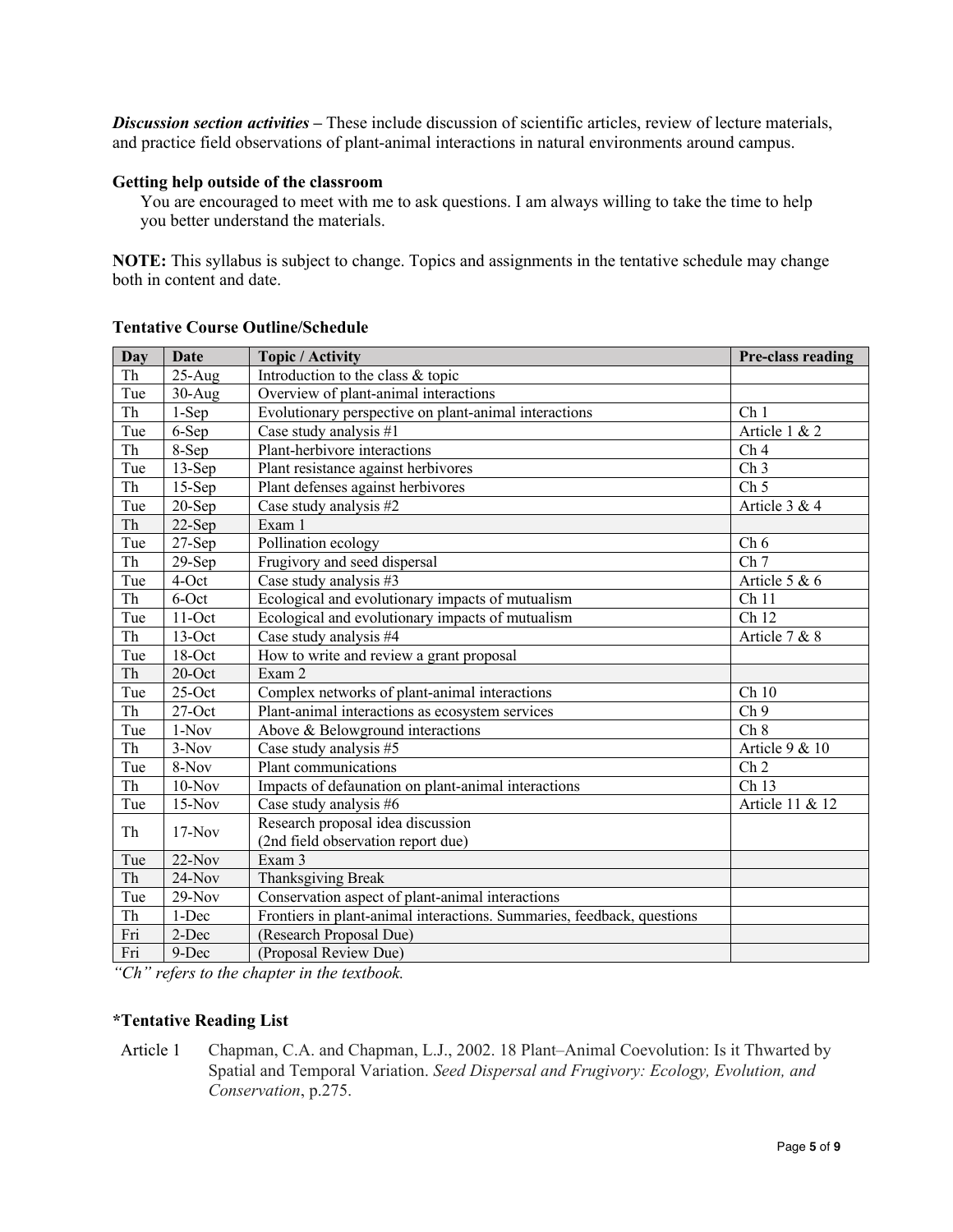- Article 2 Herrera, C.M., 1985. Determinants of plant-animal coevolution: the case of mutualistic dispersal of seeds by vertebrates. *Oikos*, pp.132-141.
- Article 3 Aide, T.M., 1988. Herbivory as a selective agent on the timing of leaf production in a tropical understory community. *Nature*, *336*(6199), pp.574-575.
- Article 4 Weber, M.G. and Agrawal, A.A., 2014. Defense mutualisms enhance plant diversification. *Proceedings of the National Academy of Sciences*, *111*(46), pp.16442-16447.
- Article 5 Potter, A. and LeBuhn, G., 2015. Pollination service to urban agriculture in San Francisco, CA. *Urban Ecosystems*, *18*(3), pp.885-893.
- Article 6 Jordano, P., García, C., Godoy, J.A. and García-Castaño, J.L., 2007. Differential contribution of frugivores to complex seed dispersal patterns. *Proceedings of the National Academy of Sciences*, *104*(9), pp.3278-3282.
- Article 7 Bello, C., Culot, L., Agudelo, C.A.R. and Galetti, M., 2021. Valuing the economic impacts of seed dispersal loss on voluntary carbon markets. *Ecosystem Services*, *52*, p.101362.
- Article 8 Mokany, K., Prasad, S. and Westcott, D.A., 2014. Loss of frugivore seed dispersal services under climate change. *Nature Communications*, *5*(1), pp.1-7.
- Article 9 Albrecht, J., Berens, D.G., Jaroszewicz, B., Selva, N., Brandl, R. and Farwig, N., 2014. Correlated loss of ecosystem services in coupled mutualistic networks. *Nature communications*, *5*(1), pp.1-8.
- Article 10 Dupont, Y.L., Padrón, B., Olesen, J.M. and Petanidou, T., 2009. Spatio‐temporal variation in the structure of pollination networks. *Oikos*, *118*(8), pp.1261-1269.
- Article 11 Genes, L. and Dirzo, R., 2022. Restoration of plant-animal interactions in terrestrial ecosystems. *Biological Conservation*, *265*, p.109393.
- Article 12 Pires, M.M., Rindel, D., Moscardi, B., Cruz, L.R., Guimarães Jr, P.R., dos Reis, S.F. and Perez, S.I., 2020. Before, during and after megafaunal extinctions: human impact on Pleistocene-Holocene trophic networks in South Patagonia. *Quaternary Science Reviews*, *250*, p.106696.

# **GENERAL COURSE POLICIES**

### **Late work policy**

All assigned If you have a personal circumstance that prevents you from handing in work on time, please let one of the instructors know. An alternate due date can be arranged.

You have three passes, with no question asked and no excuse required, for turning in late assignments but not more than three days after the due date. Late work outside these passes will lose 10% of the total point value per day. In the case of group assignments being handed in late, all group members will be penalized similarly.

Technical issues with bCourses are not a valid excuse for late assignments. If you are unable to submit your work through the course website, you must instead email it to the GSI or instructors before the due date.

The **final exam must be handed in on time**, with no exceptions, due to grade submission deadlines.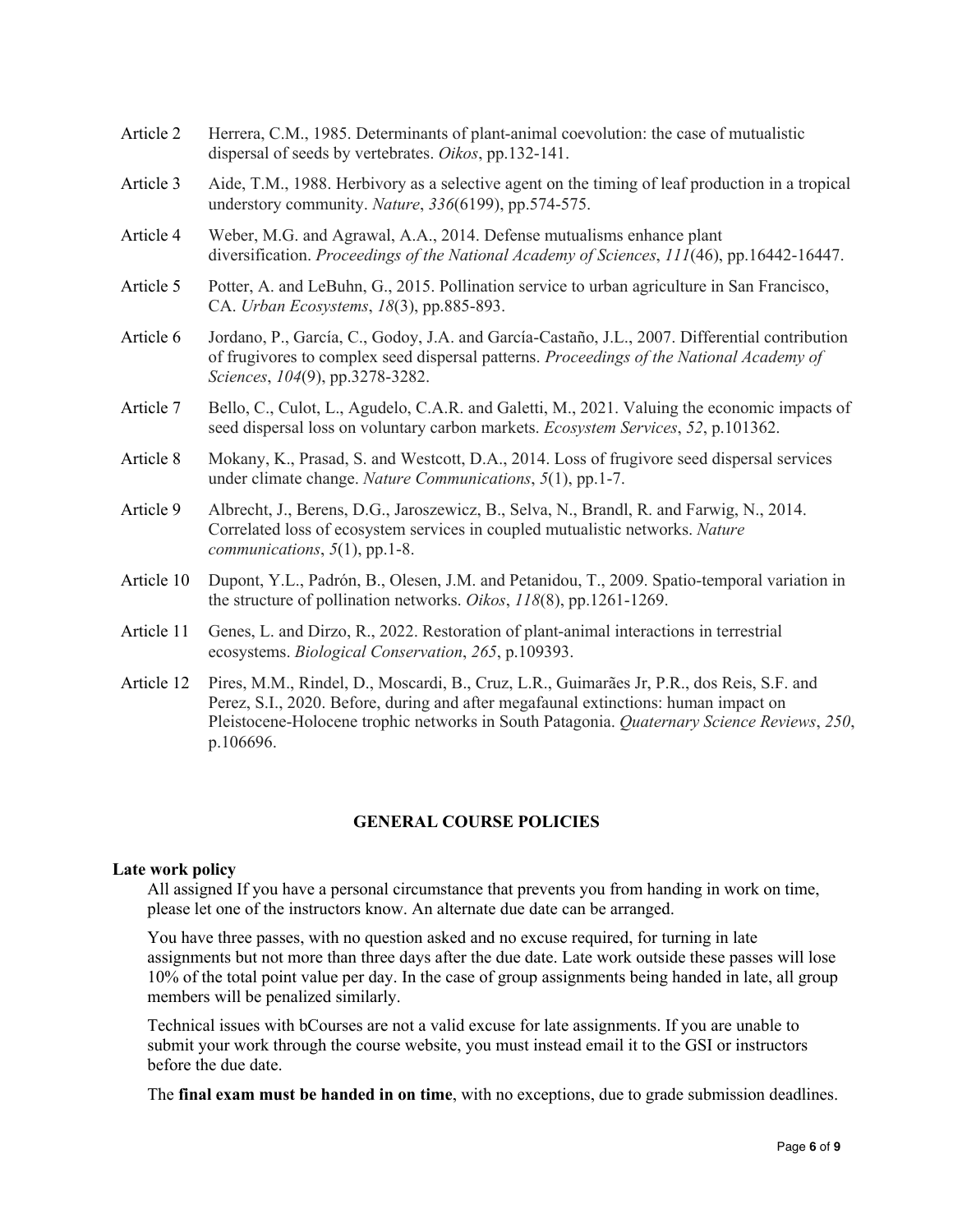### **Missed work policy**

Your lowest score will be automatically dropped on some of the assignments, as indicated in the grading section. This policy is intended to give you some flexibility if you have personal circumstances that prevent you from attending class. You do not need to provide an excuse or reason to drop/skip one of these assignments. However, we will not accept non-emergency excuses for missed deadlines beyond these limits.

There are NO make-up assignments except in cases of religious obligations. Vacations, sports, other exams, and work conflicts are not considered valid emergencies. You can contact the instructors if you want to discuss rescheduling an assignment for these reasons. Late assignments will be penalized, as described above; otherwise, missed exams will be given a zero score.

If you miss an in-class exam due to an emergency, you must contact the instructors immediately. In these cases, the instructor will determine whether you will drop your score for that exam or take an alternate exam at a later date, which may be an in-person oral examination.

## **Group work policy**

You will be working in small groups throughout the semester. You will develop and sign a team contract with your peers to clarify expectations, the preferred method of being contacted, and other related topics. You must **include a short author contribution statement at the end of each submitted group assignment** (< 1 paragraph; a few sentences are more than sufficient). You will lose 10% of the assignment score if you do not include an author contribution statement. This statement should clarify which people contributed to each component of the project. For example: "PersonA ran the simulation. PersonB made the graph. Everyone discussed the question together." or "PersonA and PersonB contributed equally, but PersonC did not participate".

We will also seek your confidential feedback on your own contribution to the group, as well as the contributions of your peers. If any group member is clearly not contributing, we will intervene, and if necessary, mediate the situation and/or move the student to another group (possibly with no other group members to work with).

In the case of an isolated situation where a group member misses contributing to an assignment, notify the GSI by email (cc'ing all group members) detailing the situation. If a group member has not participated, they will receive no points for the assignment, but all other group members will.

If a group is unable to work together productively over the course of the semester, we will meet with all students in the group together. Outcomes may include a plan to improve group dynamics, separation of one or more students from the group (e.g., a student who does not contribute is put in a group of one and no longer has peers to share work with), or a combination of multiple groups.

### **Classroom Code of Conduct**

You are expected to be engaged with the class, be courteous, and demonstrate respect for the course instructor and your classmates, to be on time and present for the entire duration of each class session. Examples of discourteous or unprofessional behavior include, but are not limited to, disturbing other students, talking during class, texting during class, use of social media, internet surfing, nonconstructive criticism, etc. Lack of courtesy in the class towards instructors or other students is taken seriously and frequently manifested in grade performance.

**Late to Class**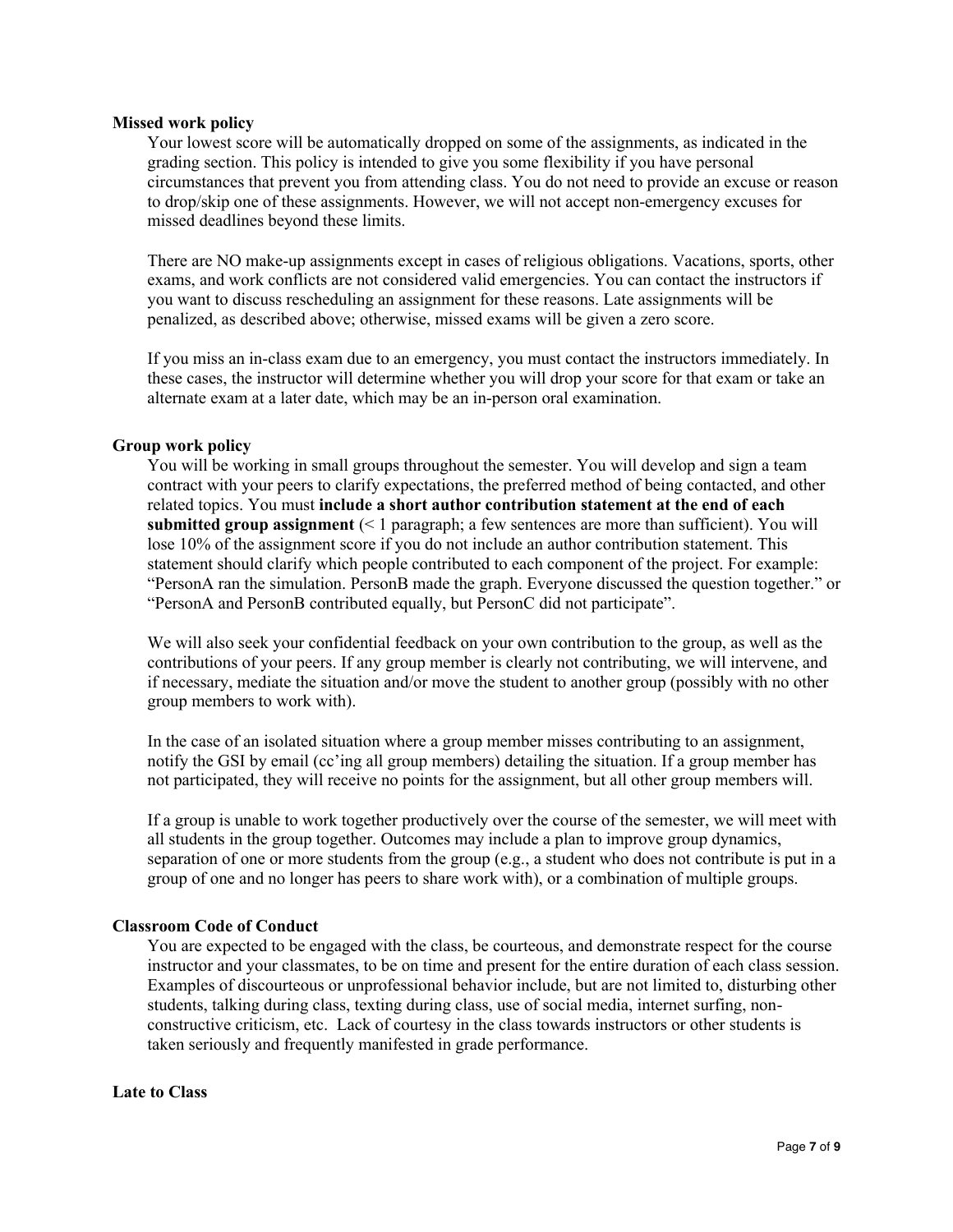All members of the class should make every effort to arrive on time. If I am going to be late to class, due to circumstances beyond my control, I will, if possible, notify the department and ask that someone be sent to apprise you of the situation. If such notification is not possible, please remain in the class for 15 minutes beyond the scheduled start time. If I have not yet arrived by then, and if no emissary of the department has informed you, the class will be canceled, and you will be free to leave.

### **Use of an electronic device during class**

You may use your laptop or tablet to take notes in class, but you should refrain from texting, using social media, or anything else that would distract you  $\&$  your classmates from learning.

## **Disability resources**

UC Berkeley is committed to creating a learning environment that meets the needs of its diverse student body, including students with disabilities.

The purpose of academic accommodations is to ensure that all students have a fair chance at academic success. Disability, or hardships such as basic needs insecurity, uncertain documentation, and immigration status, medical and mental health concerns, pregnancy and parenting, significant familial distress, and experiencing sexual violence or harassment, can affect a student's ability to satisfy particular course requirements. Students have the right to reasonable academic accommodations, without having to disclose personal information to instructors. For more information about accommodations, scheduling conflicts related to religious creed or extracurricular activities, please see the Academic Accommodations hub website: https://evcp.berkeley.edu/programs-resources/academic-accommodationshub#accommodations. This website also provides a range of helpful campus resources.

If you anticipate or experience any barriers to learning in this course, please feel welcome to discuss your concerns with us. If you have a disability, or think you may have a disability, you can work with the Disabled Students' Program (DSP) to request an official accommodation. The Disabled Students' Program (DSP) is the campus office responsible for authorizing disability-related academic accommodations, in cooperation with the students themselves and their instructors. You can find more information about DSP, including contact information and the application process here: http://dsp.berkeley.edu/. If you have already been approved for accommodations through DSP, please meet with us so we can develop an implementation plan together.

### **Academic integrity policy**

Class assignments are structured around critical examination of your own ideas and synthesizing ideas and skills within your group. Please use this opportunity to develop your thinking. All assignments also will be automatically checked for plagiarism. You must be original in composing the writing assignments in this class. To copy text or ideas from another source (including your own previously, or concurrently, submitted course work) without appropriate reference is plagiarism and will result in a failing grade for your assignment and usually further disciplinary action. For additional information on plagiarism, self-plagiarism, and how to avoid it, see, for example: http://www.lib.berkeley.edu/instruct/guides/citations.html#Plagiarism

UC Berkeley's honor code states "As a member of the UC Berkeley community, I act with honesty, integrity, and respect for others." Anyone caught cheating on a quiz or exam will receive a failing grade and will also be reported to the University Office of Student Conduct. In order to guarantee that you are not suspected of cheating, please keep your eyes on your own materials and do not converse with others during the quizzes and exams.